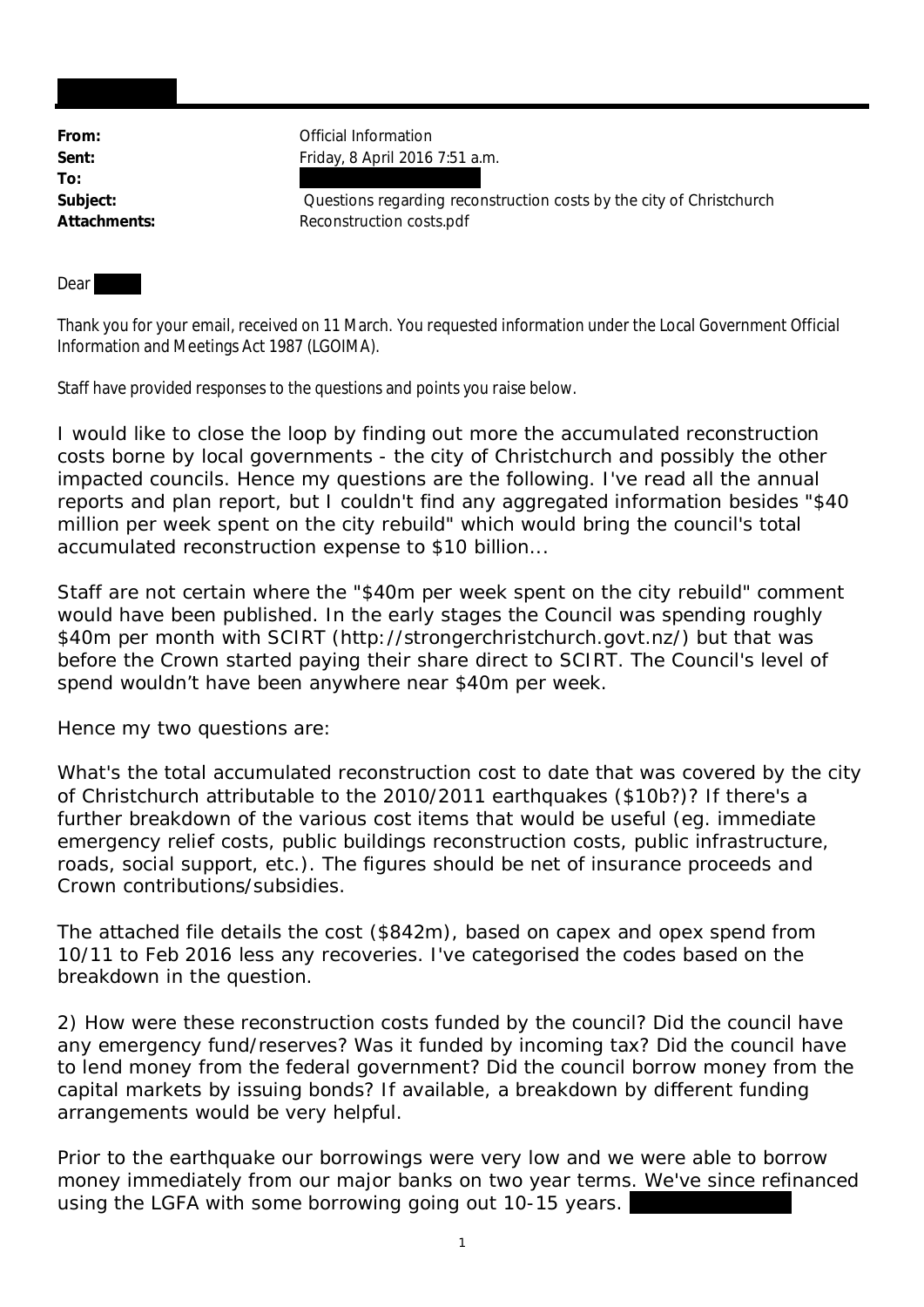## *The only Central government funding*

*(NZ equivalent of Federal) that we've used was the 60% of the cost of repairing underground infrastructure, (wastewater pipes, water supply), that the government provides in emergencies. (refer Ministry of Civil Defence and Emergency Management legislation). This was capped at \$1.7 billion, far less than what we would have expected if they met the full obligation.*

I trust his assists.

Kind regards,

Sean

**Sean Rainey Senior Information Adviser and Privacy Officer Office of the Chief Executive Christchurch City Council 53 Hereford Street, Christchurch 8011 PO Box 73016, Christchurch 8154**